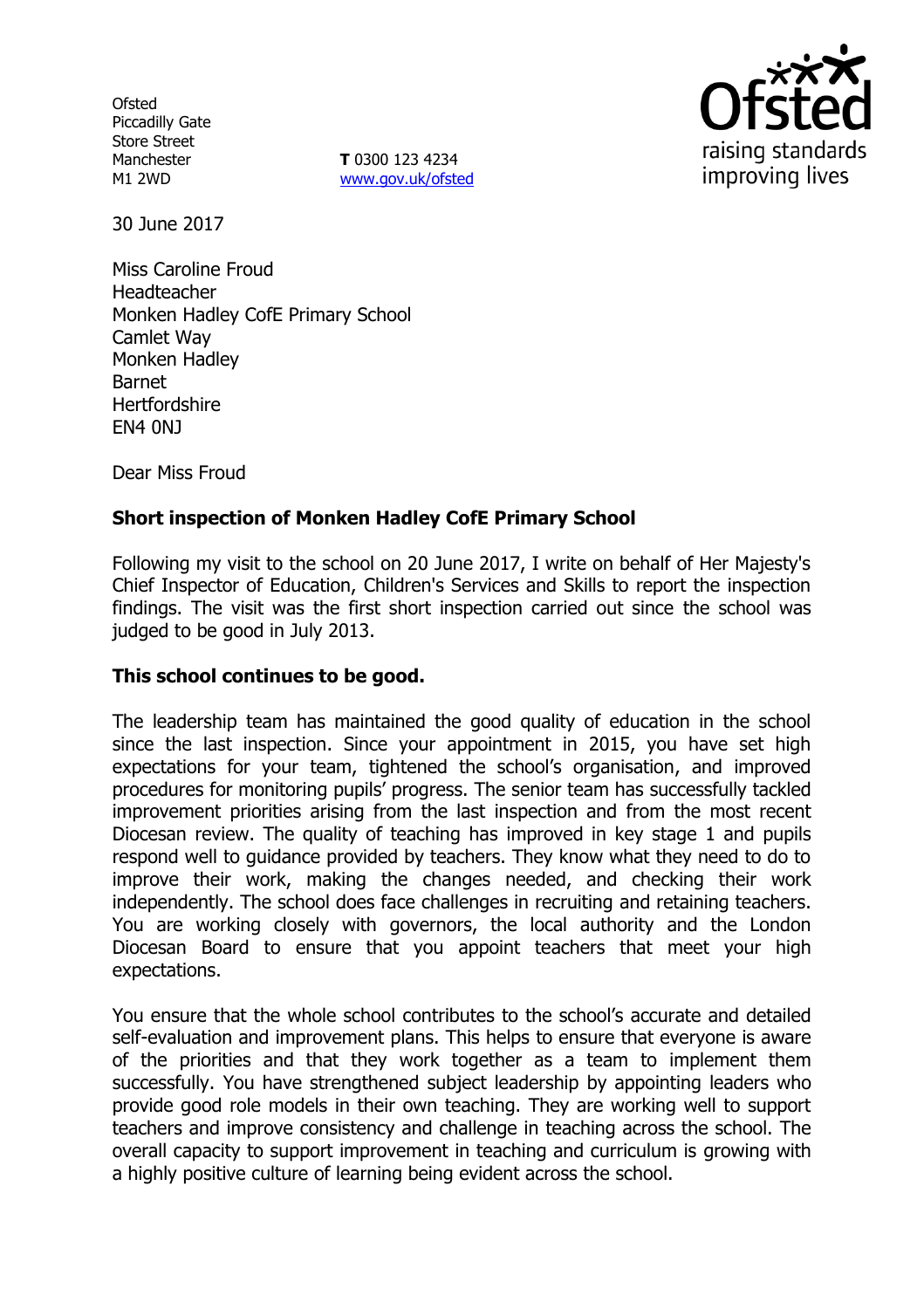

Governors know the school well and value your drive and vision for improvement. They fulfil their statutory duties and provide strong support, recognising the positive changes that have been introduced and the impact they have made.

The school is a very calm and orderly community where pupils are both motivated and eager to learn. Pupils work hard in lessons and value and care for each other. They have a strong affinity with the school's values of humility, kindness, gratitude and grace. The values are promoted well and pupils live these in everything they do. They appreciate and value the contributions of other pupils and the support they receive. They look out for others to make sure that they are safe, have friends, and take responsibility for mentoring and supporting new pupils.

## **Safeguarding is effective.**

Safeguarding arrangements are thorough, with the rigorous vetting of new staff and volunteers working at the school. Governors regularly check the school's safeguarding records. All staff have had appropriate and recent training. Those who have not been able to attend training sessions organised by the school have accessed on-line training to make sure that they are up to date and know the school's procedures well. Staff take safeguarding seriously and are both vigilant, and know what to do if they have concerns. Any concerns are reported swiftly and referred to external agencies as appropriate. You have carefully considered the risks of the low-level fencing around the school site and taken all necessary steps to minimise risks to pupils while at school.

Pupils know how to keep themselves safe. They have a good understanding of esafety and which websites they can and cannot use. Pupils have a good knowledge of how they can protect themselves by not publishing photographs in school uniform or giving their name and address to people online. Behaviour is good and pupils play safely. Pupils keep a watchful eye on those who may be upset or unhappy. When someone is hurting, they all show concern and take care of each other. If they felt the need to report someone for not being kind, they are confident that their concerns would be taken seriously. All this contributes to an effective culture of safeguarding where pupils are safe and staff are vigilant.

### **Inspection findings**

- My first focus for the inspection was to review how effective leaders are in ensuring the consistency of high quality teaching in all subjects, so that pupils achieve well and make good progress. There have been several changes in staffing since the last inspection. While national assessments in 2016 indicated that pupils were making significant progress, there were differences in achievement and progress between subjects and groups of pupils.
- Some parents have expressed concern that several changes in staffing in recent years might be having a negative impact on their children's progress through the school. Leaders and governors are working effectively with the local authority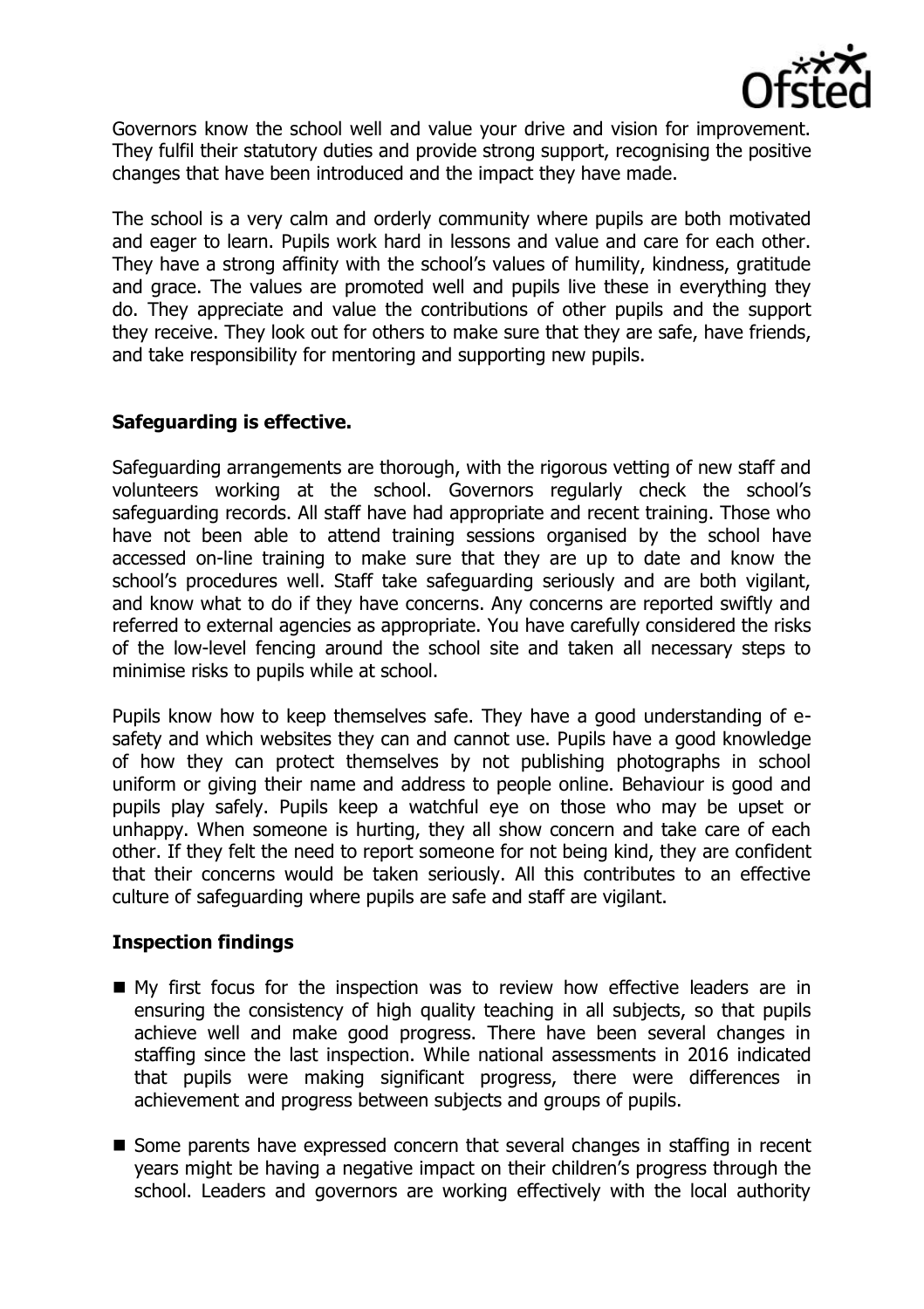

and the London Diocesan Board to ensure that effective and well-qualified teachers are appointed to the school. You provide good support to teachers and draw on the help of the local authority and a partnership with other schools to guide teachers and make sure they assess pupils' progress accurately. Recently appointed subject leaders give good support to their colleagues. They have been effective in helping staff to work well together so that pupils of the same age, but taught in different classes, achieve equally well. Pupils' progress is not significantly different between classes but there has been faster progress in writing this year. Teaching is good. Pupils themselves do not feel that staffing changes have affected their ability to make progress. One pupil went further and told me that, 'sometimes change is good because you can become too reliant on a teacher and it is nice to have someone fresh.'

- Another focus was to understand how effective leaders are ensuring that all pupils are achieving high standards in their writing. In the 2016 national assessments, Year 6 pupils achieved above average standards in reading and mathematics, and achieved average standards in writing.
- Teachers consistently make good use of novels and interesting visits to inspire pupils to write. This introduces pupils to high quality children's literature and a rich vocabulary that they try to use and re-create in their own work. In taking ideas from novels, teachers encourage pupils to extend their interests into letter writing, poetry and reports. Effective teaching of grammar and punctuation is linked well to pupils' own targets for improving their work. Pupils know these well and automatically check their work to make sure that they are meeting their targets. Pupils write independently from a young age and use their knowledge of phonics well to write stories and postcards. By Year 6, many pupils are writing accurately and in greater depth, using a wide range of vocabulary to explain themselves and capture the readers' interest. Where pupils write at length and with high quality in English lessons, the quality of their writing in other subjects is often short and 'to the point'. Teachers provide few opportunities for pupils to extend the breadth of their writing in other subjects.
- An additional focus was to see how well the 'curiosity curriculum' is ensuring that high-attaining pupils are learning in greater depth across subjects. The 'curiosity curriculum' provides for learning across science, humanities and the arts and is a relatively new approach to teaching subjects outside English and mathematics.
- The 'curiosity curriculum' has captured the interest of pupils with regular problem solving and team work in the 'Forest', themed visits out of school and the introduction of inspiring whole-school sessions, including making and flying Chinese kites. Pupils are highly motivated by the broad range and approach to the curriculum and recount with great interest and enthusiasm some of the activities and visits they have made. Subject leaders have begun to bring greater structure to the planning of the 'curiosity curriculum'. They have made changes to ensure it aligns with the national curriculum expectations and progression of skills pupils need to learn. Although the activities are interesting and motivating, teachers do not always take sufficient account of the skills and prior knowledge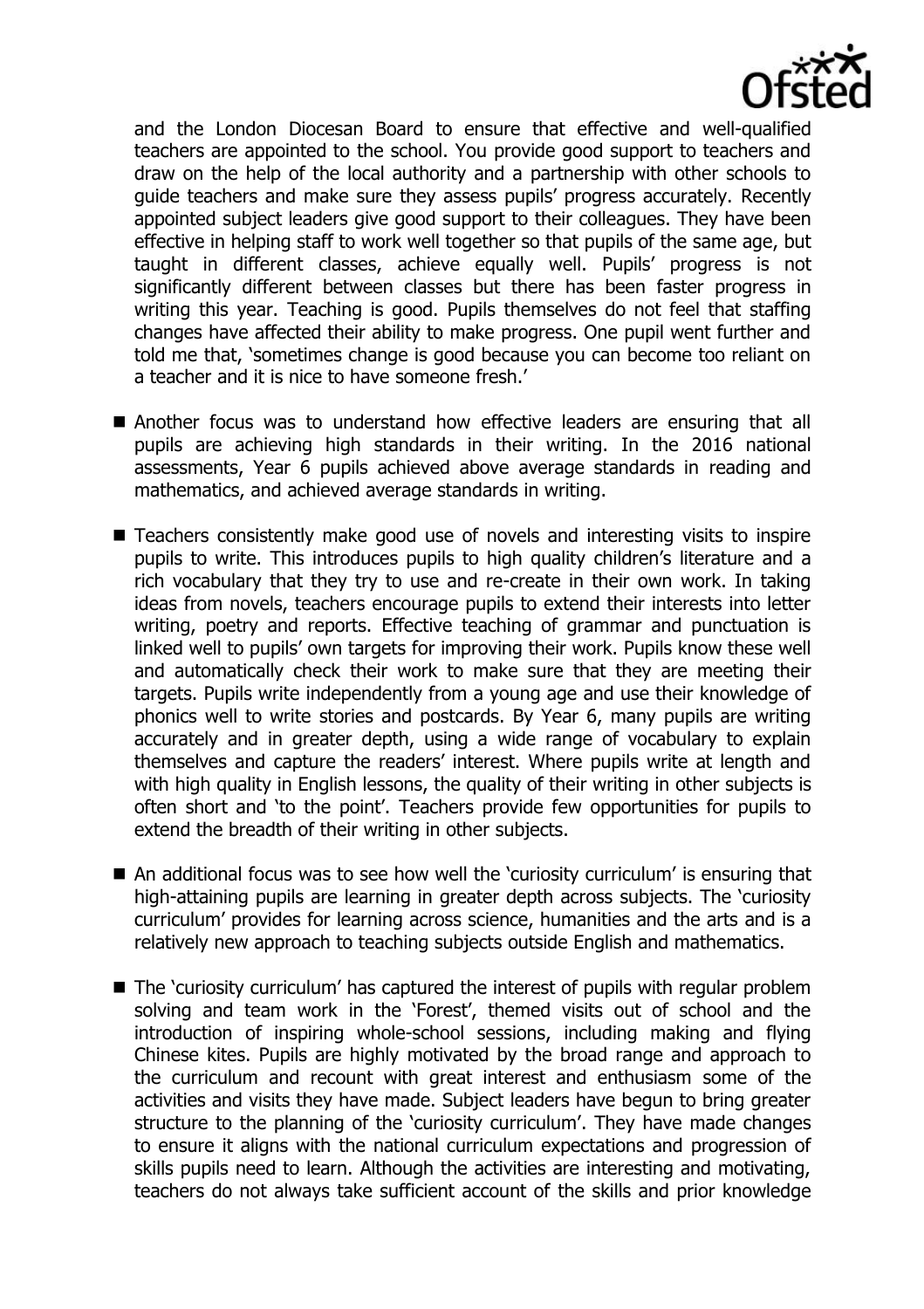

some pupils already have from their work and interests outside school. As a result, activities are not always challenging enough for those who are already very knowledgeable, interested and often well read, particularly in science.

- A final focus of the inspection was to review how effective leaders are in improving attendance and reducing persistent absence among those pupils who have special educational needs and/or disabilities. Where attendance is in line with the national average, persistent absence among pupils with special educational needs and/or disabilities was still very high in 2016.
- Overall, attendance is average and you have successfully reduced persistent absence among a small number of pupils who have been poor attenders. Teachers have successfully instilled greater responsibility, encouraging pupils to take greater control and be disciplined in their attendance. You have introduced a good system for incentivising pupils and making them take responsibility, knowing they are letting others down if they do not attend. This is working well. Persistent absence has fallen significantly during the year.

### **Next steps for the school**

Leaders and those responsible for governance should:

- Strengthen provision and teaching of the 'curiosity curriculum' to ensure that the most able pupils are consistently challenged, particularly in science
- Improve the consistency and breadth of pupils' extended writing by embedding greater opportunities to write in greater depth across subjects.

I am copying this letter to the chair of governors, the director of education for the Diocese of London, the regional schools commissioner and the Director of Children's Services for Barnet. This letter will be published on the Ofsted website.

Yours sincerely

Paul Wagstaff **Her Majesty's Inspector**

#### **Information about the inspection**

I had discussions with the headteacher and governors about actions they had put in place to improve the school since the last inspection. Middle leaders were interviewed about their role in supporting teachers to bring about improved learning for pupils and I spoke with teachers about the support they receive to help them improve their teaching. 'Learning walks' took place with the headteacher across all classes in the school during the inspection. Samples of pupils' work were reviewed